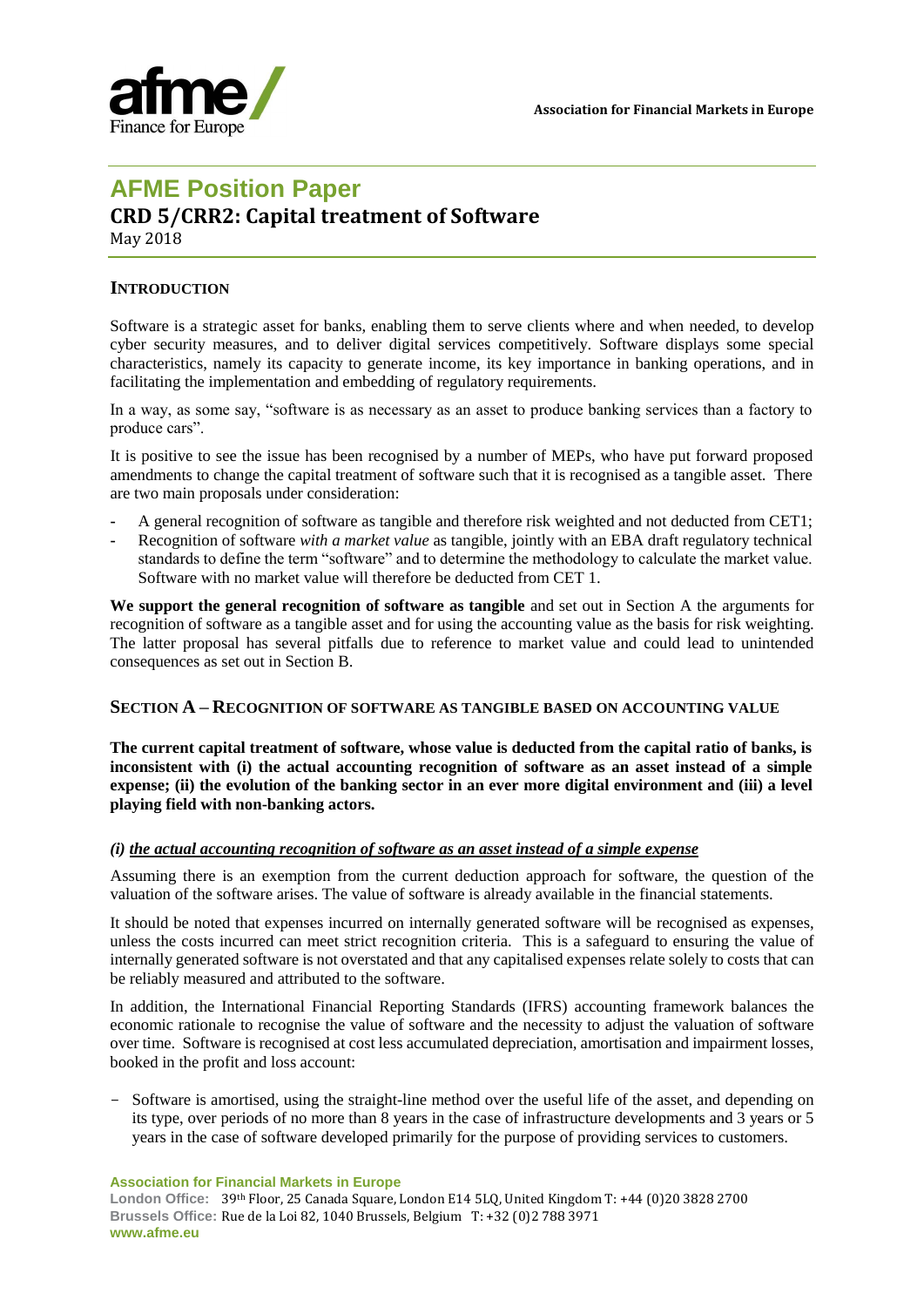

- Depreciable intangible assets are tested for impairment if there is an indication of potential impairment at the balance sheet date (the new recoverable amount of the asset is compared with the carrying amount<sup>1</sup>).

Consequently, the amortization and depreciation gradually impact the profit and loss accounts, and indirectly retained earnings and CET1 (old systems already fully deducted). From a prudential perspective, the initial investment value of software is then deducted in the profit and loss accounts via the amortization and depreciation, and after a limited period of time, the accounting value of software is naturally 0 (See Annex for illustrative example).

In other words, the IFRS, by allowing the recognition of an asset, validate the idea that software is an investment – whose value declines over time – and not an immediate expense of the company. The use of accounting value benefits from simplicity. In addition, it has the benefit of being justifiable, verifiable (by auditors) and comparable.

#### *(ii) the evolution of the banking sector in an ever more digital environment*

**The fact that every Euro that an EU bank invests in an IT development needs to be paid with one Euro of the most expensive category of funding (CET 1) is a significant disincentive for investments in innovation. In other words, the current regulatory treatment of software does not favour technological or human investment in Europe and could jeopardise the incentive for financial institutions to invest in the technology necessary to undertake their digitalization while remaining competitive.**

The harsh regulatory treatment forces banks to back the investment in software with the same amount of capital, instead of using this capital to support lending or technological transformation. **This makes little business sense for banks as it discourages investment in software and in upgrading their digital infrastructure. Furthermore, there is little incentive to support technological innovation as the end product will not be recognised as an asset with value in the capital framework.** 

#### *(iii) a level playing field with non-banking actors and with banking actors from (some) other jurisdictions.*

#### **The banking industry faces the digital challenges in competition with emerging technological players that do not have to face the heavy regulatory burden imposed on the banking sector**.

As a result, remaining competitive in the digital market is much more costly for EU financial institutions than for other competitors. In particular, there may be regulatory differences among jurisdictions and sectors that pose competitive disadvantages for European financial institutions compared to both other sectors, such as digital players, and other jurisdictions, such as the United States.

- (a) Fintech companies are not only a major competitor but also partners for European banking sector. When a bank acquires a Fintech, its main asset (the software) is automatically depreciated given the deductibility that has to be applied to calculate capital levels for banks (accounting treatment described below). If the buyer were a non-bank, the deductibility would not take effect. This is like assigning a zero value to the search engine of Google if this were bought by a bank. Because of this, banks may be less open to investing in these companies.
- (b) Software has become a core asset for the banks business models around the world. However, **there is evidence of different treatment of software in some jurisdictions, including the US where our research shows instances of capitalisation of software as a tangible asset in the financial statements, thereby subject to regular risk rating and not deducted from CET1.** Variation in capitalisation of software between tangible and intangible assets drives materially different regulatory treatment. **For this reason, designation as tangible in the prudential framework would be welcome to ensure consistent treatment regardless of accounting framework or individual firms choices.** As banks become increasingly digital this will become a more material

 $\overline{a}$ 

<sup>1</sup> The depreciable amount is calculated after deducting the residual value of the asset.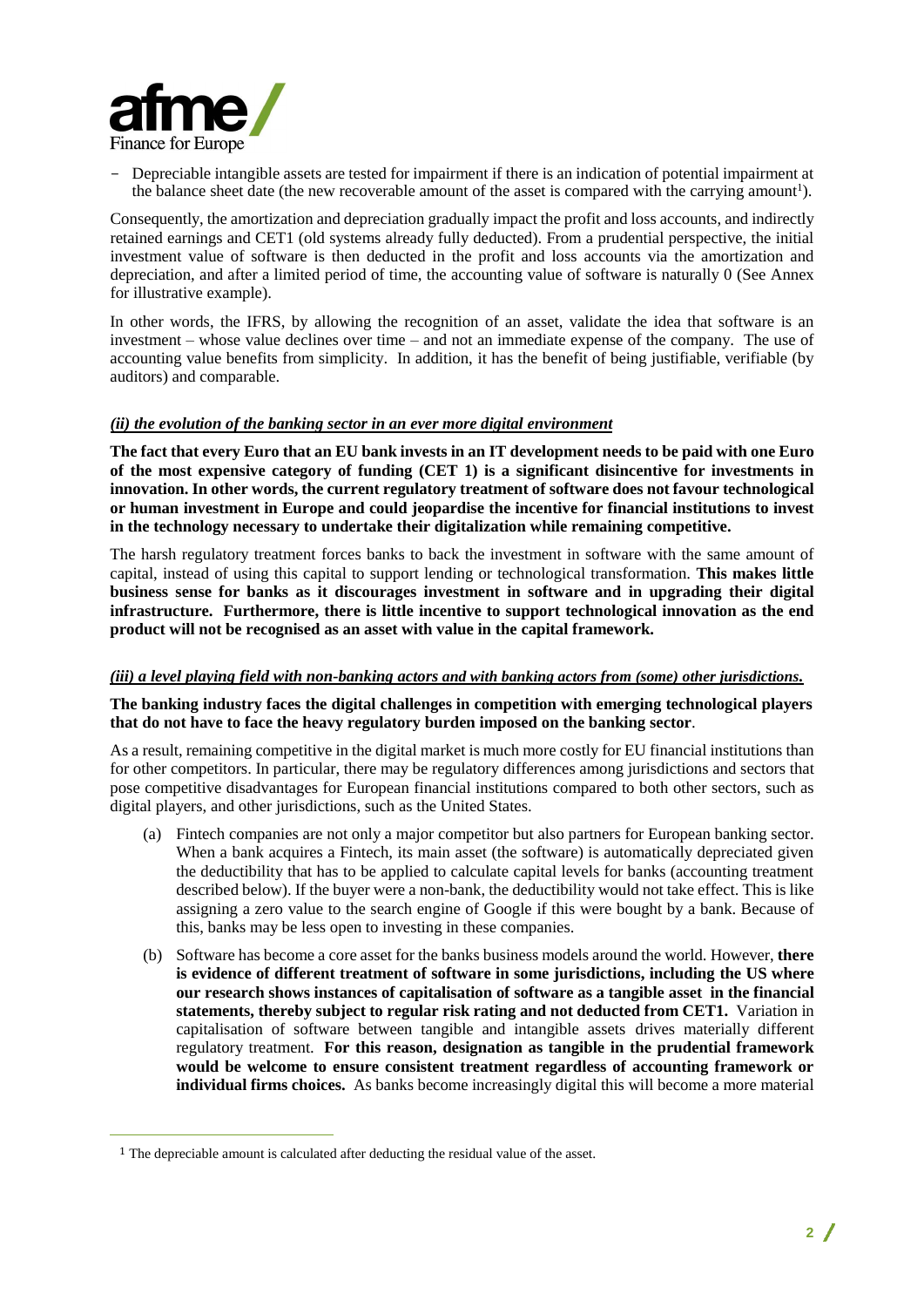

issue and it will be increasing important to remove any artificial hurdle to banks investing in digital, creating value for the economy as a whole and leading worldwide innovation in the area.

**To sum up, the European prudential treatment of software creates competitive disadvantages for European financial institutions in comparison with other entities that must not deduct these investments**, such as US institutions. This is particularly burdensome from the point of view of solvency and capital requirements, causing any investment in innovation to become automatically more expensive for the European financial institutions that are subject to the prudential framework compared to those entities that remain out of scope of the framework. It is definitely an **obstacle which restricts technological investment in the EU banking system compared to other jurisdictions and is a factor of unfair competition.**

## **SECTION B - IMPLICATIONS OF REFERENCE TO MARKET VALUE**

## *Referring to market value would be a disincentive for investing in a bank's IT infrastructure or supporting innovation*

It is market practice for the financial industry to either develop systems internally or to buy a technology and to develop systems to adapt it to the specificities of each institution. Indeed, **IT infrastructure cannot be standardised from one bank to the other.**

By essence, this aspect is not captured by external transactions i.e. market value cannot be determined by a purchase or purchase of an equivalent software due to its idiosyncratic nature. Therefore, reference to market value will restrict recognition of software as a tangible asset to 'off-the-shelf' purchased software, thereby retaining the penal treatment of deduction from CET1 for software that has been tailor-made for each institution to be the best fit for its business model and service offering.

The global economy is becoming digital and the financial sector must face the critical challenge of its digital transformation.

## *Establishing and verifying the market value would be burdensome and expensive due to its subjectivity and because it is not traded on a liquid market*

**Having recourse to a market valuation of a given software, assuming such market valuation exists, would require the contracting of periodic external valuation reports.** It means, at least, yearly benchmark analyses based on comparable transactions prepared by digital experts, which would be an expensive process whilst investment should be focussed on innovation and digitalization.

**Such an approach would negate the fact that software is tailored-made for each institution** and we can expect a lack of comparable transactions. It would generate burdensome debates between experts of each technology concerned. Indeed, the **market value is closely linked to its subjective accuracy** in a particular context, which cannot be fully appreciated by an external party. **Indeed, reference to market value would be a trap because software is not traded on a liquid market and therefore difficult to justify.**

## *The burden and expense of referring to market value would have a disproportionate impact on smaller institutions*

**Instead of focusing on R&D investments, referring to market value would require material expenses:**

- to onboard external firms to perform the market value analysis of each software,
- to update the analysis periodically.

**On the one hand, it would be particularly burdensome for large institutions with a significant volume of software. On the other hand, it would be even more penalizing for smaller institutions, which would be faced with increased fixed costs (fees paid to advisors) and could be discouraged in their digital transformation process.**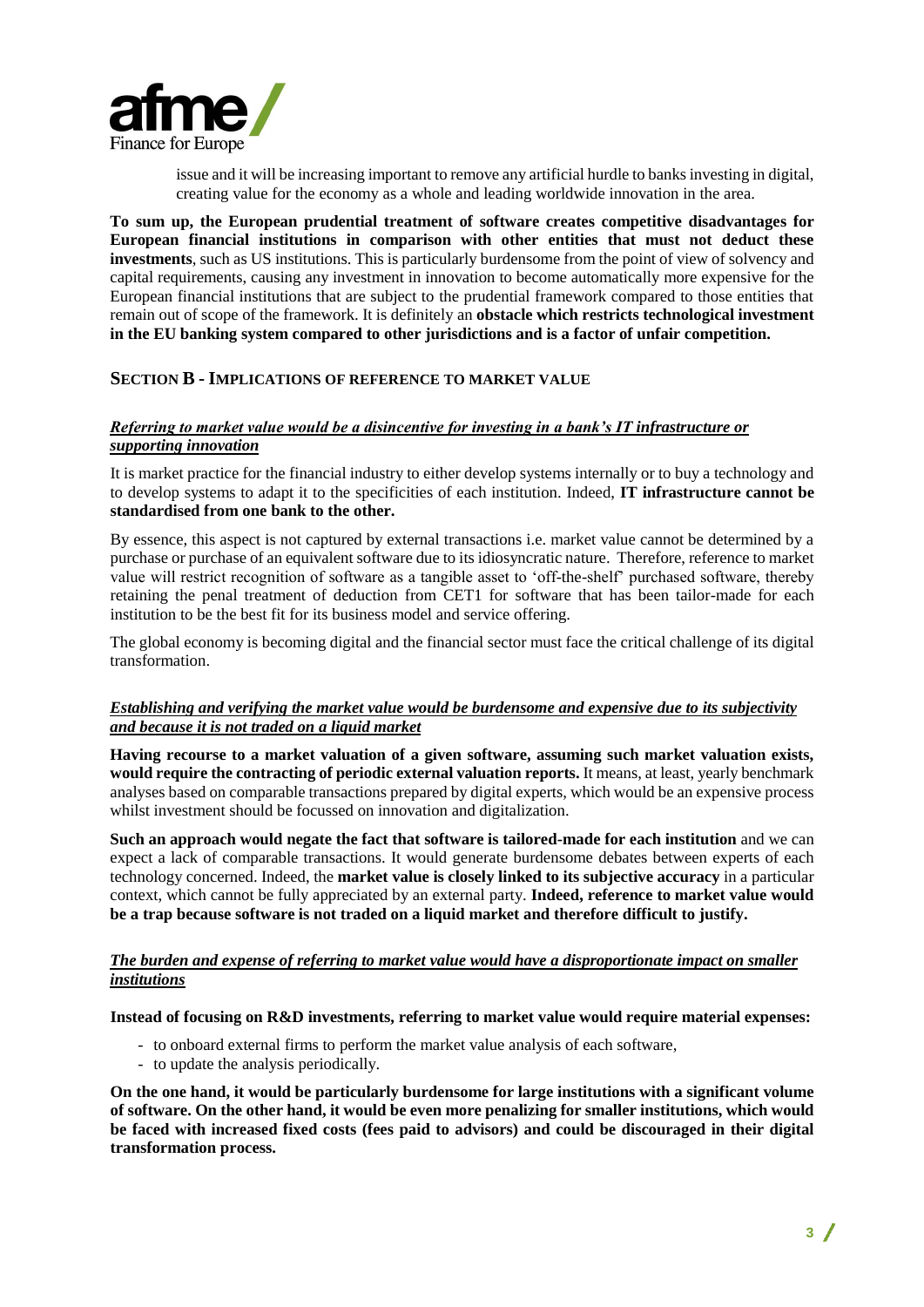

Because of these negative effects, rejecting the simple approach (reference to the amounts in the financial statements) would become counterproductive.

# **SECTION C - CONCLUSION**

Out of all of the assets that form part of the intangible asset items of an institution, software displays some special characteristics, namely its capacity to generate income, its relative importance in banking operations, and in facilitating the implementation and embedding of regulatory requirements. These aspects indicate that software has value and hence **should be treated in a different way than other intangible assets**.

Eliminating the deduction from capital would not result in overestimating the value of old legacy IT system as the accounting value of those assets has appropriate safeguards to ensure is already subject to strict depreciation rules mentioned here before. It should be reminded that full depreciation is equivalent to capital deduction from a prudential perspective, as it impacts the profit and loss accounts, and therefore retained earnings and CET1. Furthermore, additional benefits of using accounting value is that it is justifiable, verifiable (by auditors), simple and comparable.

There is a legitimate concern about the capital losses which may appear in case of a decline in value of any asset class, and this concern is typically addressed by applying capital requirements in the form of riskweights. **Treating software differently from other intangible assets in relation to the deduction from regulatory capital does not necessarily imply that banks would not face a capital requirement in front of software. Neither does it lead to the creation of an artificial asset in the accounts since software is already recognised under the existing IFRS framework.** 

**Actually, software would simply fall within the scope of ordinary treatment of assets, with a risk-based approach, such as in the approach our research indicates has been applied in the US (software can be recorded as "Property, Plant and Equipment" in the financial statements, with a resultant RW of 100%, and not deducted from the CET1).**

Conversely, the use of market value leads to unintended consequences of disincentivising investment in a bank's IT infrastructure, disincentivising innovation, is unduly burdensome and expensive to validate and would have a disproportionate impact on smaller institutions. **As such, we ask there is general recognition of software as tangible and that this is not limited to software with a market value.**

#### **AFME contact**

Sahir Akbar, [sahir.akbar@afme.eu](mailto:sahir.akbar@afme.eu) +44 (0)20 3828 2732

#### **About AFME**

AFME represents a broad array of European and global participants in the wholesale financial markets. Its members comprise pan-EU and global banks as well as key regional banks, brokers, law firms, investors and other financial market participants. We advocate stable, competitive, sustainable European financial markets that support economic growth and benefit society. AFME is the European member of the Global Financial Markets Association (GFMA) a global alliance with the Securities Industry and Financial Markets Association (SIFMA) in the US, and the Asia Securities Industry and Financial Markets Association (ASIFMA) in Asia. AFME is listed on the EU Register of Interest Representatives, registration number 65110063986-76.